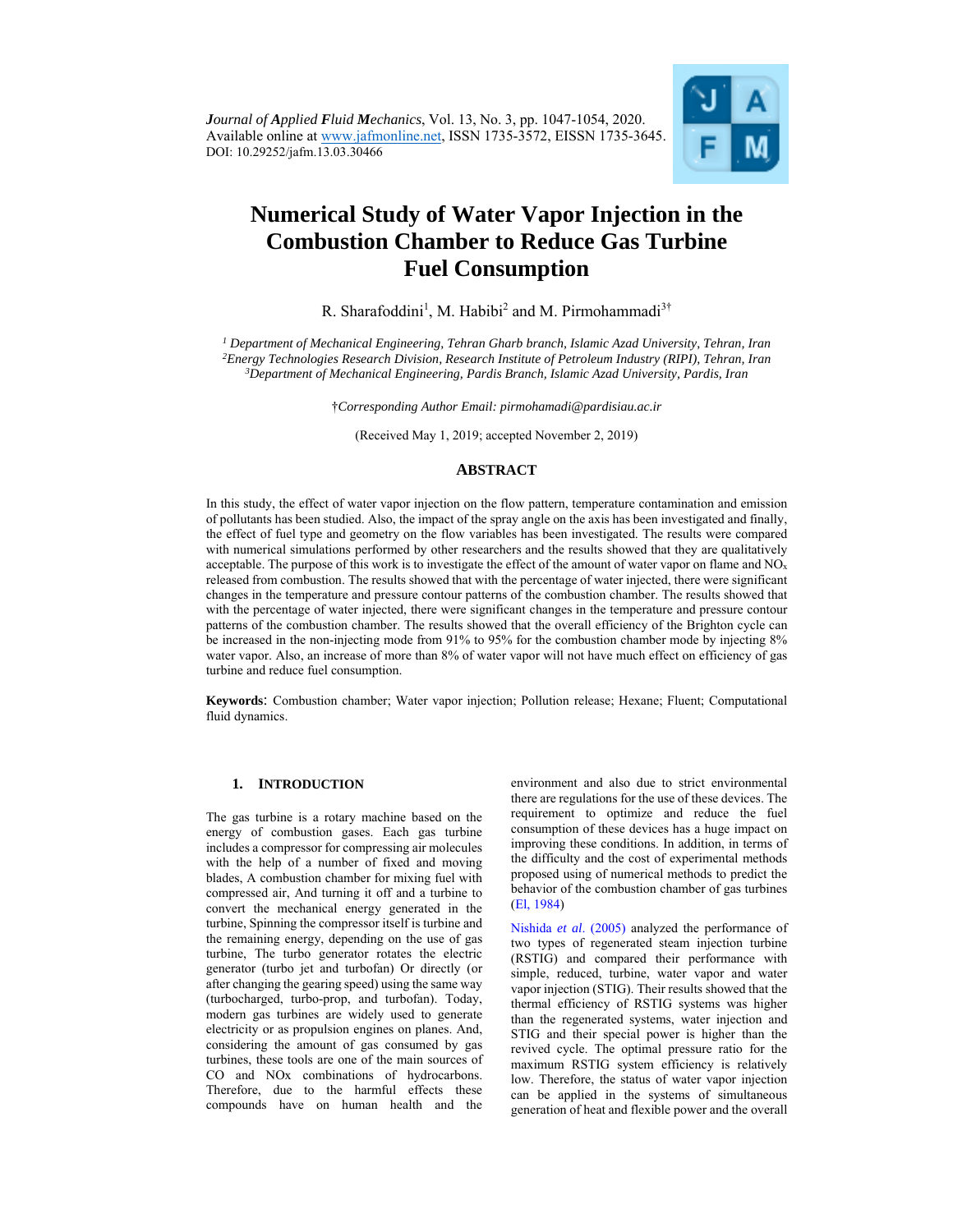efficiency of the RSTIG synchronous system will exceed more than 70%. Xue *et al* (2016) investigated the effect of water vapor on the combustion process inside the combustion chamber. They completed the operation of the gas turbine with the design of the combustion chamber and formulated a detailed procedure for single-ring combustion chambers with careful attention by steam added.Model predictions were compared with data from the real engine and their results had good accuracy. Zhang *et al*. (2015) calculated the performance of the partial oxidation gas turbine (POGT) with steam turbine cycle (STIG) and examined the overall performance of these cycles and the effects of their key variables. Their calculation results showed that the outlet temperature of the combustion chamber and the compressor pressure ratio of the lower gas turbine cycle, and the partial oxidation temperatures, clearly affect the efficiency and output of this cycle. Tumacock *et al*. (2002) conducted a study on the flame penetration of the combustion chamber of a gas turbine fed by combining natural gas and hydrogen. CFD studies were conducted with the help of FLUENT. from pure gas to pure hydrogen. They concluded that by modifying the composition of fuel, the NOx emission level showed a significant increase, while the temperature distribution of the material changed slightly. The calculated static gas temperature of natural gas and its composition to pure hydrogen are shown in the Fig. 1.



**Figure 1: Contours of static temperature for natural gas, mixture and pure hydrogen** 

All of these calculations were obtained for a fixed performance of about 8.6 MW (baseline load conditions).By increasing the hydrogen contribution, a significant change in the shape of the flame can be seen. The results showed that the hydrogen flame was more compact and shorter and its temperature was higher. While the widest hot zone was from burning natural gas right in front of the dilapidated area, and the region of the highest burning temperature of hydrogen was downstream of the stream towards the front of the combustion chamber (in the inlet direction of the gas). The highest temperatures with pure hydrogen burning are about 2330 degrees Kelvin, while using natural gas at about 2290 degrees Kelvin.

In 2013, Shabanian *et al* (2013) used Flamelet and PDF models for combustion with a turbulence k-ε model and two kinetic mechanisms GRI-Mech 3.0 and POLIMI to numerically measure jet-ethylene flame combustion. Mardani *et al* (2016) examined the combustion chamber of a gas turbine in 2016 using two different reaction models, EDC and TPDF. In this simulation, DRM22 have been investigated with 22 chemical species and 227 reactions. The EDC method works better than the TPDF at the bottom of the combustion chamber, and it is more accurate to predict the maximum temperature and the main species (CO2, O2, H2, and H2O). In 1986, Burnham *et al*. (1986) reported that the addition of excess air is an effective way to reduce NOX, but is not widely used because of the increase in the flow rate in the initial region and the effect on flame stability. The first idea of steam injection into gas turbine cycle was introduced in 1903. Numerical simulation of the combustion chamber has done by Jones *et al* (1979), which illustrate common simplifications and important issues in the simulation of the combustion chamber. In 1978, Jones and Predin provided a three-dimensional solution for the flow and temperature and concentration of mass samples for a liquid fuel combustion chamber. Ayadian and Mazaheri (2016) examined steam injection into the chamber and premixed with fuel, and its results were compared with the non-injector mode into the chamber and the vapor injection mode pre-mixed with air. The injection of steam into the combustion chamber is accomplished by increasing the mass flow through the nozzle diameter increase at a constant input speed. The results show that injection of precooked vapor with fuel contributes 8.5% and 7.4%, respectively, to NOx and CO emissions relative to the premixed vapor injection. The main purpose of steam injection into a gas turbine cycle was initially to increase the output power by increasing the mass flow rate of the cycle. However, according to studies conducted by Shaw *et al*. (1974) it was found that steam injection reduces the temperature of the combustion chamber, reducing the nitrogen oxides produced in the gas turbine. Aissani *et al*. (2007) examined the effect of steam injection on the performance and pollutants of the gas turbine cycle, In this study, the thermodynamic analytical relationships for the gas turbine cycle and the semiexperimental relations for pollutants, the thermodynamic characteristics of the cycle and the amount of pollutants were calculated and analyzed by the injection of steam into the compartment of the effect of this parameter. The results show that steam injection improves cycle performance, decreases NOx production of the enclosure and increases carbon monoxide. Almeida *et al*. (2019) developed a model for the prediction of air entrainment in a fullpremix, atmospheric, ejector-pump like gas burner, used for domestic water heating purposes.

The model improves current knowledge by including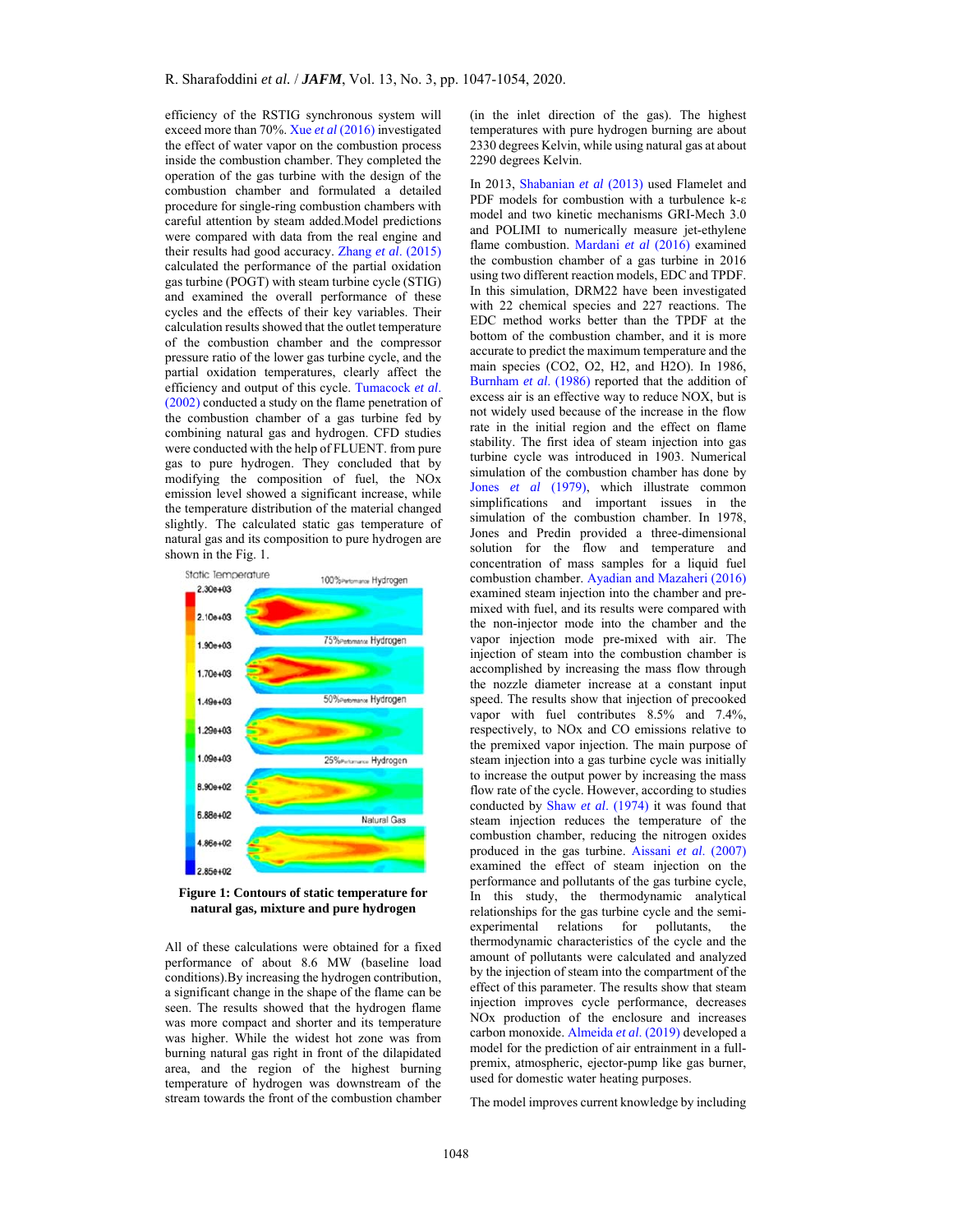the Effects of combustion and buoyancy on the air entrainment mechanism. It predicts burner geometry, type of hydrocarbon fuel and burner firing rate. Asgari *et al*. (2017) investigated the effects of a fuel injection strategy on performance the premixing chamber of the Modern Dry-Low-Emission (DLE) Gas-Turbine (GT) combustors. An Eulerian-Lagrangian model for multi-phase multi-component flows is evaluated and used to investigate the effects of different fuel spray design parameter, including injection location, direction, mass-flow-rate partitioning, and flow-swirl number, is the performance of the premixing chamber.

Farokhipour *et al*. (2018) used an Eulerian-Lagrangian model is implemented to study the process of water spray injection inside gas turbine combustors. Amani *et al*. (2018) studied the water spray injection process in a natural-gas-fueled gas turbine combustor numerically using an Eulerian-Lagrangian formulation, and the combined effect of different design variables, including the swirl number, water injection mass flow rate, injection partitioning between a pre- and a post-flame injector, and injection direction, are investigated on several



**Fig. 2. Schematic diagram of combustion chamber model.** 



**Fig. 3. Combustion chamber mesh.** 

combustor performance objectives by systematic multi-objective optimizations.

## **2. MODELING AND MESH OF THE COMBUSTION CHAMBER**

The schematic of the combustion chamber is shown in the Figure 2. The combustion chamber consists of three parts: The first air inlet nozzles and fuel, the second part is the body of the chamber and the third part of the exhaust is located at the end of the combustion chamber. The injector consists of a nozzle for central air and a nozzle for fuel and a nozzle for external airflow. Both air nozzles provide a rotating air under the environment of a plenum. The diameter of the central air nozzle is 0.1D and the inner diameter of the nozzle is 0.1 D and its outer diameter is 0.2 D. It is assumed that the inlet air through the central nozzle is supplied about 40% of the total air. It is also assumed that the fuel is injected under non-rotating conditions. The diameter of the main body of the combustion chamber is D and its height is 4D.

Also, in the exhaust of the combustion chamber is located an exhaust at the same diameter D.

To reduce the dimensions of the problem from three dimensions to two dimensions, one can use the pivot symmetric condition. Also, since the air in the above problem is inverted, a two-dimensional rotary pivot symmetric condition is used to simulate the field. The first step is to simulate numerical flow of network fluid flow. The problem of networking has a great influence on the answers. There are many software in the field of networking, among which GAMBIT software has some special features.

In the fluid field network, this software has been used for this software. Since the geometry is a regular geometry, a systematically organized grid is used to network the problem. In this way, the most suitable elements are constructed according to the geometry of the problem. Elements used in the production of a rectangular grid are presented in the Fig.3

As shown in this figure, the grid near the fuel nozzle is thinner so that the accuracy of the calculations increases and the computational error reaches its lowest value.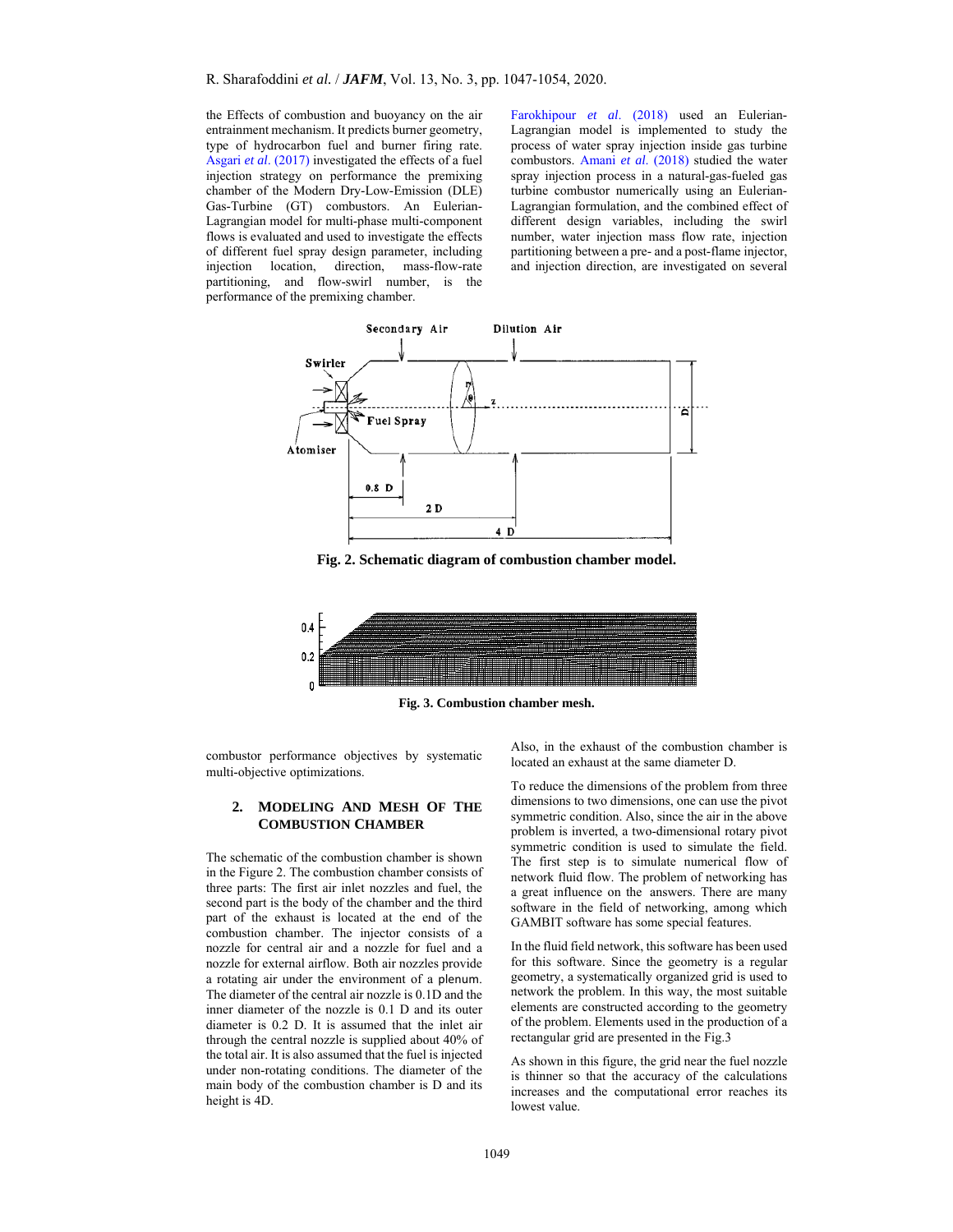## **3. EQUATIONS**

In this section, the equations of fluid flow and combustion are presented. These equations include the mass survival equation, Navier-Stokes equations, energy conservation equations, and equations for turbulence models. The momentum equation is considered only in the continuous state; therefore, we have for an incompressible flow (1986):

Conservation of mass equation:

$$
\frac{\partial U_i}{\partial x_j} = 0 \tag{1}
$$

Navier-Stokes equation:

$$
\frac{\partial (\mathbf{U}_j \mathbf{U}_i)}{\partial \mathbf{x}_j} = \frac{1}{\rho} \frac{\partial \mathbf{p}}{\partial \mathbf{x}_i} + \frac{\partial}{\partial \mathbf{x}_j} \left( \mathbf{v} \frac{\partial \mathbf{U}_i}{\partial \mathbf{x}_j} - \overline{\mathbf{u}'_1 \mathbf{u}'_1} \right) \tag{2}
$$

Here, the statement  $u'_{i}u'_{j}$  is unknown and is known as the Reynolds tension. The well-known model of the Reynolds approximation is based on the Businisk hypothesis, which assumes that the Reynolds tensor is proportional to the strain rate tensor and is expressed as follows.



**Fig. 4. Independent resolution of the network.** 

$$
\overline{u'_1 u'_1} = v_t \left( \frac{\partial u_i}{\partial x_j} + \frac{\partial u_j}{\partial x_i} \right) - \frac{2}{3} k \delta_{ij}
$$
 (3)

In Eq. (3)  $v_t$ , the viscosity of vortex and k is the kinematic energy of turbulence defined as follows, and  $\delta_{ij}$  is the Kronecker delta:

$$
k = \frac{\overline{u_1 u_1}}{2} \tag{4}
$$

The viscosity of the vortex,  $v_t$ , in the system SI is  $m<sup>2</sup>$ / s. The conventional methods for defining  $v_t$  are the combination of kinetic energy of turbulence, k, and dispersion distribution rate  $\varepsilon$ ,  $v_t = {C_\mu k^2}/{\varepsilon^2}$  / $\varepsilon$ , or the combination of kinetic energy of turbulence with the specific dispersion distribution rate  $\omega$ ,  $v_t = \frac{k}{\omega}$ . Therefore, additional dual transfer equations for k and ε, or k and ω are needed to complete the set of equations described above. In this study, the turbulence model K-ε standard is used for turbulence modeling.

Energy survival equation:

The energy conservation equation is given as a priori:

$$
\frac{\partial}{\partial x}(\rho E) + \nabla \cdot (\vec{v}(\rho E + p)) = \nabla \cdot (k_{eff}\nabla T - \Sigma_j h_j \vec{J}_j + (\bar{\tau}_{eff} \cdot \vec{v})) + S_h
$$
\n(5)

In the above equation, keff is a thermal conductivity

coefficient.  $(k + k_t,$  where  $k_t$  is the thermal conductivity of the turbulence and enters the equations when the turbulence model is used).

 $\vec{J}_j$  is defined as the j diffusion. The three first-order of the equation above represent the heat transfer, as a result of conduction, species penetration and viscous loss. Sh contains heat from chemical reactions and other volumetric thermal sources.

#### **4. NUMERICAL METHOD**

The inflow of air is assumed to be uncontrolled with a uniformly rotating speed in the flow field. The operating fluid is intended to simulate numerical flow, air composition and hexane fuels. The flow with constant temperature and velocity enters the computational domain. The equations in the steady state are given in relations (1) to (5). It should be noted that the numerical solution of thermal conductivity is considered pivotal.

For the discretization of the equations, the accuracy of the second-order Euler method is used. Also, to break the penetration sentence, for the same reason, the second-order central limit difference method has been used. In the reports presented in this study, the SIMPLE algorithm is used to connect the speed and pressure field. In order to model the turbulence component in the equations, a standard k-ε model is used here. Also for controlling the equations, the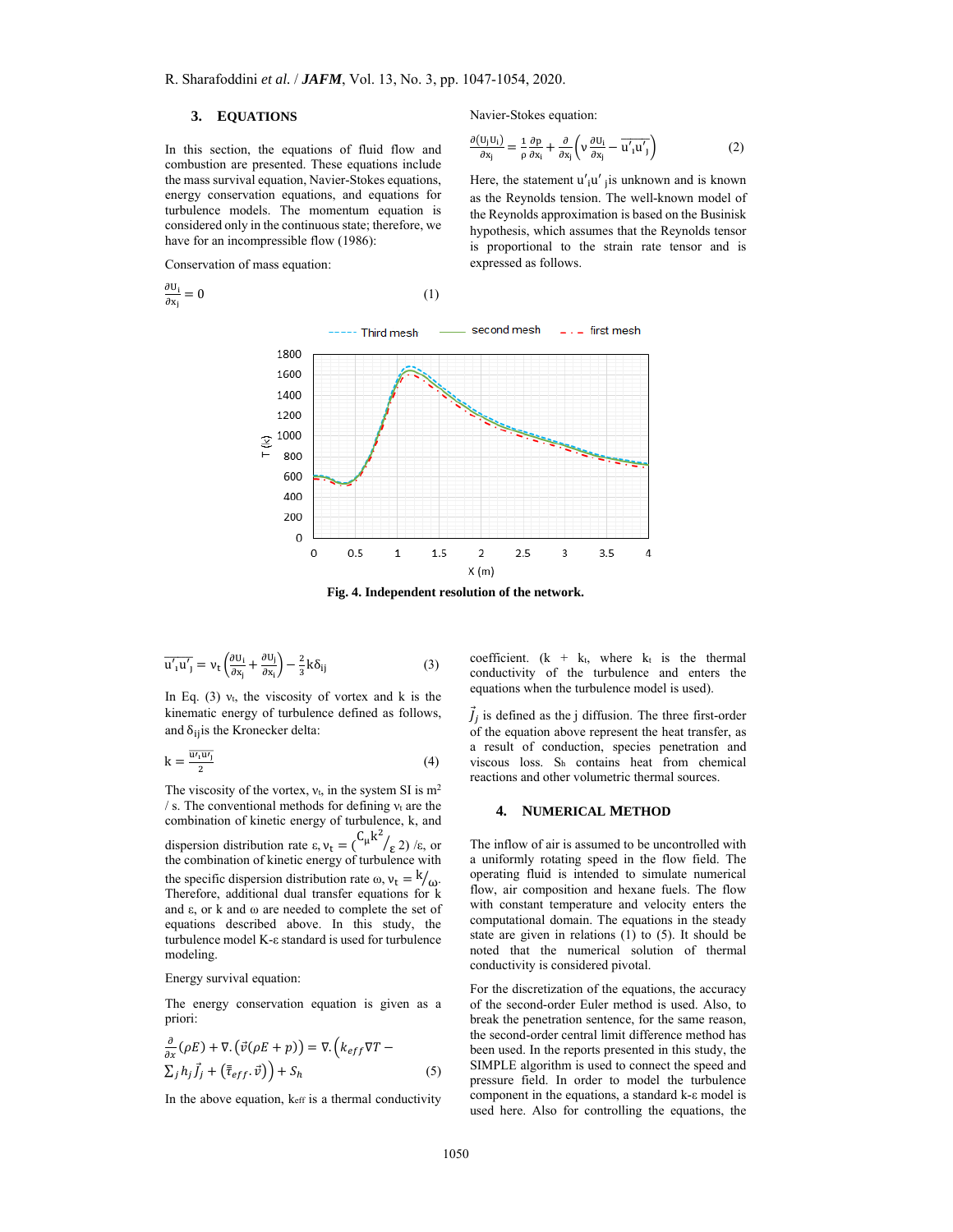control volume technique is used in the implicit state. Here, the hydraulic and thermal flow of the flame is assumed to be in constant state. It should be noted that here the energy equation is also disjoint to achieve higher accuracy using a finite difference of second order. Since the volume of calculations has a direct relation to the size of the grid, first we must consider the most suitable network size for the computational field. Three different types of networks have been selected for this purpose.

### **4.1 Grid Independency**

 For this purpose, first the grid independency must be investigated. As a result, the temperature variations of the combustion chamber are plotted in terms of longitudinal position (Fig. 4). As it stands, the difference between the results of the second and third grid is very close. As a result, the type II grid was used in this project.



(b)

**Fig. 5. Comparison of speed components calculated by the present work and numerical simulation. A) axial component, B) radial (swirl)**  cross section  $x = 0.75$  m.

#### **4.2 Verification of Simulation**

In order to verify the resolution for the two models considered in this study, the symmetric geometry of the pivot combustion chamber with similar dimensions and geometry is simulated and modeled

in which the pivot, radial and rotational velocities in a uniform cross section of the compartment combustion has been compared with numerical results from the present study. In the following figure, we can see the comparison between the components of the axial and swirling speeds at a cross section of  $x = 0.75$ m in comparison with the model.

As it is clear the difference between the results is negligible. To calculate the difference in the results, we will examine the absolute magnitude of the difference between the points in the numerical results with the present study. It can be seen that the difference between the results for axial and radial velocities respectively is about 1.35% and 0.65%.

Also to ensure more reliable results, the dimensionless temperature contour from the current study will be compared with the results reported by (1991).

As it is shown in Fig.6, qualitatively the results are consistent. The reason for the slight difference is due to difference in the numerical method and the assumptions.

#### **5. DISCUSSION AND RESULTS**

#### **5.1 Influence of water vapor injection on combustion**

Modeling of disturbance and kinetic confinement is one of the most complex parts of the combustion chamber modeling. Selection of a suitable combustion model with respect to the time of solving and predicting the production of the compartment is very important. In the present study, it is assumed that the amount of water vapor into the combustion chamber is added to the fuel injected. The purpose of this work is to investigate the effect of water vapor concentration on flame and combustion material. The temperature contour in the combustion chamber is shown in Fig.7.



**Fig. 6: Comparison of the dimensionless temperature contour calculated by the present work and numerical simulation**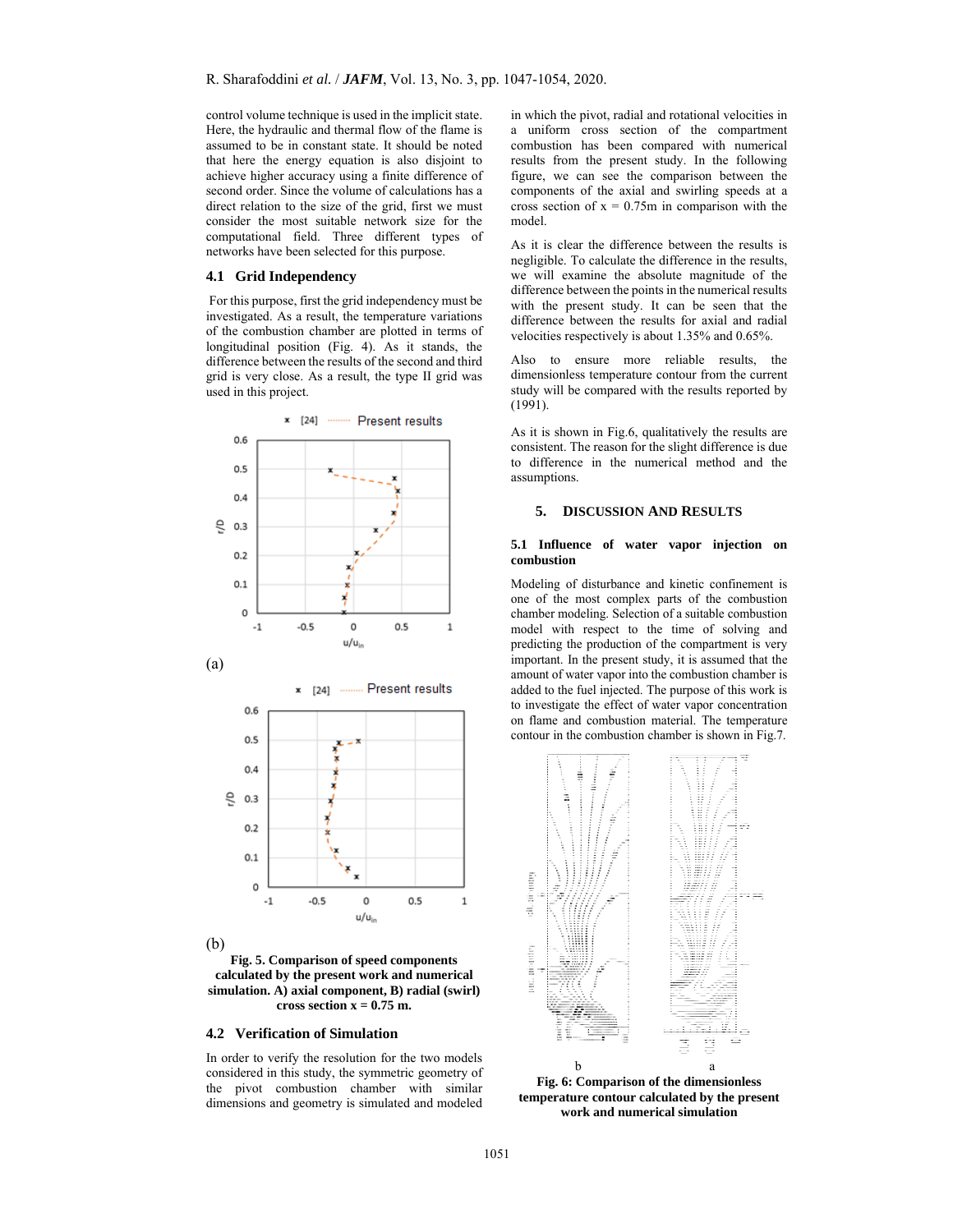As can be seen, with the percentage of water injected, there are significant changes in the temperature profile of the combustion chamber. With an increase in the percentage of water vapor up to 4%, the flame core is lowered and shift towards the beginning of the compartment and this behavior continue to 8% water injection . It is observed that with increasing water vapor up to 12%, the temperature pattern of the flame does not change very much.

The results showed that in Fig.8, the overall efficiency of the Brighton cycle can be increased from 91% to 95% by injecting 8% water.

In the Fig.8, the Nox concentration can be seen from the combustion chamber in ppm, which is normalized by eliminating water molecules. According to Fig.8 it is clear that with increasing mass ratio of water vapor to inlet air from 0.05 to 0.1 the Nox outlet was increased from the combustion chamber due to the breakdown of the water molecules and the increase of the combustion chamber temperature.

However, with an increase in water vapor inlet, outlet NOx from chamber reduces, so that in a mass ratio of 0.2, a significant difference between the output NOx in the non-injecting water vapor (m ̇w /  $m a = 0$ ) and the injection mode of water vapor (m w / m  $a = 0.2$ ) is observed.



**Fig. 7. Effect of water vapor injection on the distribution of temperature contour in the combustion chamber.** 



**Fig. 8: Effect of steam injection on the efficiency of the Bryton cycle.** 

#### **5.2 Impact of Air flow Angle on Combustion Pattern**

In this section, the effect of the intake airflow angle on the combustion pattern will be investigated. This test will be done for four different angles of 45, 50, 55 and 60 degrees relative to the combustion chamber axis. Other parameters and boundary conditions are the same for all experiments and are similar to those considered in the previous one. As it is known, changes in the core pattern of the rotational wind angle increase. These changes can be seen in Fig. 10.

## **5.3 Effect of Fuel Type on Combustion Pattern**

This section examines the effect of fuel type on ignition pattern. For this purpose, we will introduce three different types of fuels with the names of chemical hexane (C6H14), butane (C4H10) and octane (C8H18). Figure 11 shows the thermal pattern (temperature contour) for these three types of fuel under the same conditions.

As can be seen from Fig. 11, in the case of butane fuel, the flame is drawn toward the body of the combustion chamber, as the octane fuel is observed, the length of the flame is shorter but the core becomes hotter. This is because of the number of carbon atoms in the fuel molecule. Bhutan has lower carbon content than hexane and octane. A large number of carbon atoms in the fuel molecular chain will increase the flame core in the combustion chamber.



**Fig. 9. NOx concentration. Output from combustion chamber in ppm.**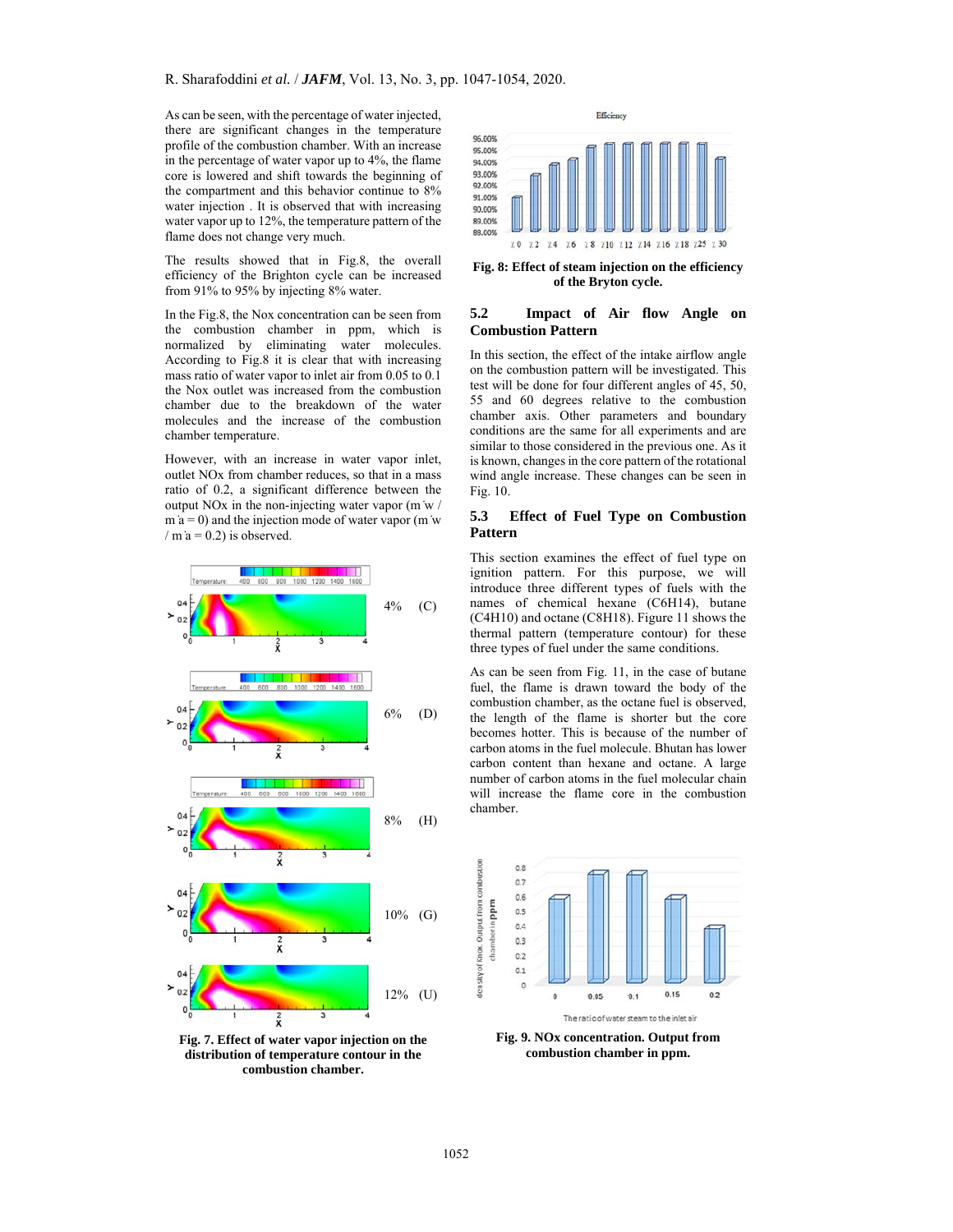

**Fig. 10. Effect of the intake air rotating angle on the temperature distribution in the combustion chamber.** 



**distribution of temperature in the combustion chamber.** 

In Fig. 12, the Nox distribution (in ppm) is plotted in the axis of symmetry of the combustion chamber. As it is known, the amount of Nox from the beginning of the combustion chamber to the position near the flame core is approximately equal to zero then this amount increases in the flame core of the combustion chamber and after passing through this region, the amount of Nox decreases to the outlet of the combustion chamber. It can be seen that the change

in fuel type only affects Nox at the core of the flame and does not affect other areas.



**Nox in the combustion chamber axis.** 

#### **5. CONCLUSION**

The purpose of this work is to investigate the effect of the amount of water vapor on flame and Nox released from combustion.

The following conclusions were drawn:

- The results showed that with the percentage of water injected has significant effects on the temperature profile of the combustion chamber.
- By increasing the percentage of water vapor up to 4%, it is observed that the flame core decreases and moves towards the top of the chamber.
- The NOx changes in exhaust emissions were compared with the percentage of water vapor injection. The results showed that the NOx concentration of the output increases in the direction of the combustion chamber axis.
- The region of temperature near the nozzle of water vapor injected changes the temperature field and with the injection of water vapor, the temperature in this area decreases.
- The number of carbon molecular chains caused a significant change in the combustion pattern. In the case of butane fuel, it is seen that the flame is drawn toward the body of the combustion chamber, while in the case of the octane fuel, the length of the flame is shorter but the core becomes hotter. This is because butane has lower carbon content than hexane, and octane has more carbon content than hexane, and more carbon in the fuel molecule chain increases the flame core in the combustion chamber.

# **REFERENCES**

Almeida, A. L. M. de Soto, R. M. Laranjeira, Luís M. Pacheco Monteiro, A. dos Santos and E. Caetano Fernandes, 1D model for a low NOx ejector-pump like burner. *Experimental Thermal and Fluid Science* 100 (2019) 171–192